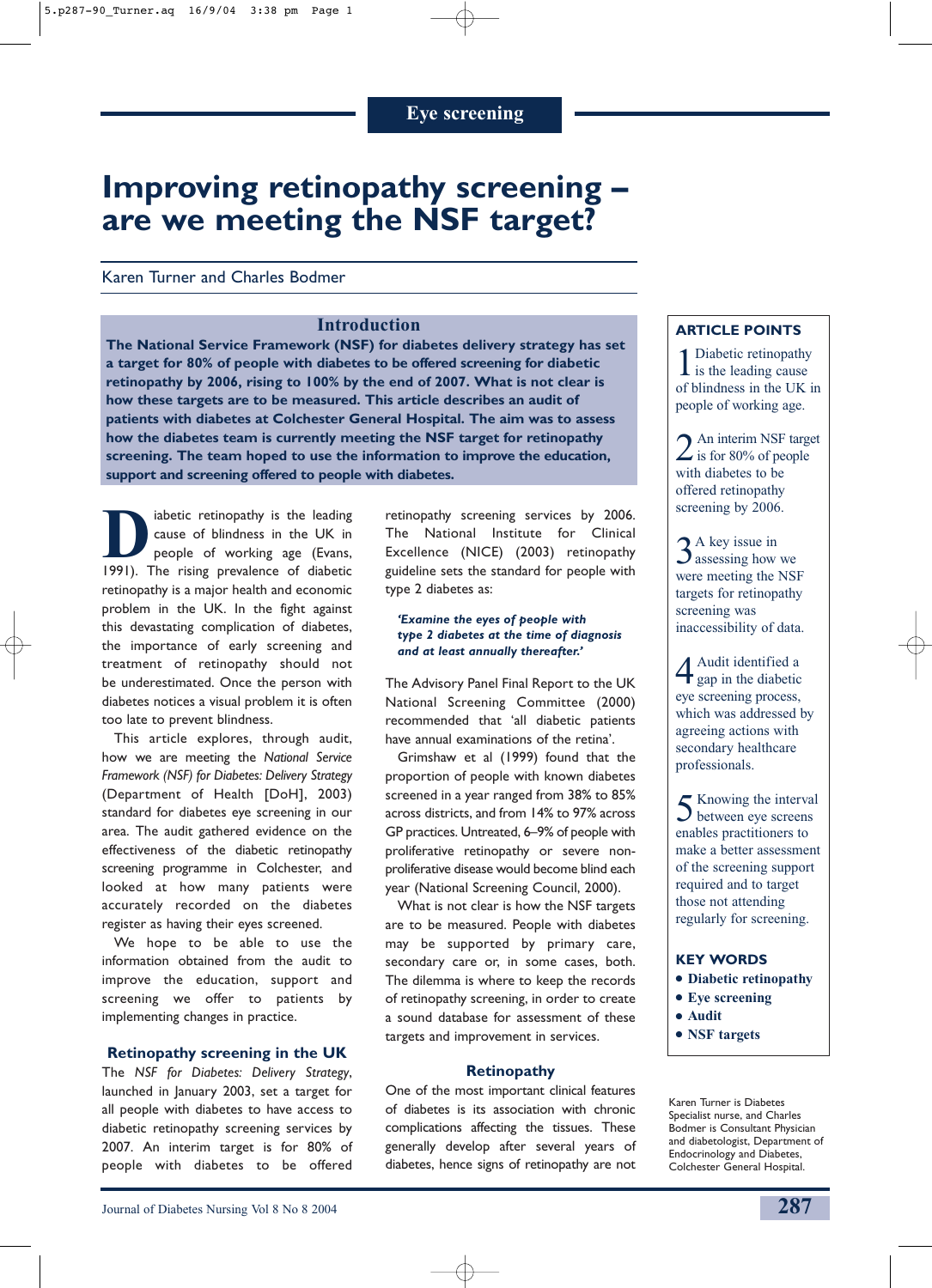## **PAGE POINTS**

1Regular eye screening, together with timely referral for treatment, should prevent most cases of serious visual impairment.

2 Screening and<br>treatment for diabetic retinopathy will not eliminate all cases of sight loss, but can play an important part in minimising the numbers of patients with sight loss due to retinopathy.

3<sup>Preventing or</sup> delaying the progression of diabetic retinopathy by good control of blood glucose, blood pressure and lipid levels is also paramount.

4The main objectives of the audit were to look at how the diabetes team is currently meeting the NSF target for retinopathy screening and to implement and critically evaluate changes in clinical practice.

usually seen for the first five years after diagnosis in people with type 1 diabetes. A particular issue for people with type 2 diabetes is that their diabetes is not usually diagnosed until at least four to seven years after the onset of the disease (Harris et al, 1992). This can result in these patients having a degree of microvascular complications at diagnosis, which is probably related to the duration and severity of hyperglycaemia.

Hyperglycaemia causes thickening of the basement membrane of the retinal vascular cells, resulting in blocked or leaking vessels, leading to occlusion or oedema. When the blood vessels leak, lipids are deposited on the retina forming hard exudates. Damaged blood vessels may develop microaneurysms, leading to blot haemorrhages. As the haemorrhages increase, macular oedema can result, leading to loss of vision. These changes can occur as a result of poor glycaemic control and be accelerated by risk factors such as hypertension, hypercholesterolaemia and cigarette smoking.

Retinopathy can present differently in type 1 and type 2 diabetes. The retinal changes in people with type 1 diabetes usually develop in stages (Fox and Pickering, 1995), although some individuals do not progress beyond background diabetic retinopathy.

The retinal signs of diabetic retinopathy are shown in *Table 1*.

The retinal changes in people with type 2 diabetes often occur around the macula and can cause a small reduction in visual acuity before the person becomes aware of it. These patients should be referred to an ophthalmologist for laser treatment. The UK Prospective Diabetes Study (UKPDS) has given us valuable information on the

| Table 1. Retinal signs of diabetic retinopathy |                                      |
|------------------------------------------------|--------------------------------------|
| <b>Classification of retinopathy</b>           | <b>Signs</b>                         |
| <b>Background</b>                              | <b>Haemorrhages</b>                  |
|                                                | Microaneurysms                       |
|                                                | <b>Exudates</b>                      |
| Pre-proliferative                              | Cotton-wool spots                    |
|                                                | Venous beading and looping           |
|                                                | Intraretinal microvascular anomalies |
| Proliferative                                  | New vessels                          |
|                                                | Fibrovascular proliferation          |

## **Table 2. Proportion of patients with retinopathy identified by Kohner et al (1999)**

| At diagnosis | 18% |
|--------------|-----|
| 3 years      | 26% |
| 6 years      | 34% |
| 9 years      | 40% |
| 12 years     | 53% |

prevalence of retinal disease in people with type 2 diabetes (Kohner et al, 1999; *Table 2*). Lewin and Seymour (1992) suggested that:

*'Regular eye screening together with timely referral for treatment should prevent most cases of serious visual impairment.'* 

while the NICE retinopathy guidelines (2002) state that:

*'Screening and treatment for diabetic retinopathy will not eliminate all cases of sight loss, but can play an important part in minimising the numbers of patients with sight loss due to retinopathy.'*

However, preventing or delaying the progression of diabetic retinopathy by good control of blood glucose, blood pressure and lipid levels is also paramount.

#### **Audit**

In July 2003 we undertook an audit of 70 people with diabetes. Their details were extracted from the diabetes register in the Colchester area. The main objectives of the audit were to look at how the diabetes team is currently meeting the NSF target and to implement and critically evaluate changes in clinical practice.

The ophthalmic team at the hospital and ophthalmic opticians provide treatment and eye screening respectively. This is supported by educational material from the diabetes team so that people with diabetes understand the relationship between diabetes control and the risk to their eyes.

#### **Results of the audit**

The results of the audit were initially encouraging. Of the 70 people with diabetes audited, 64 (91%) were either in the local screening scheme (41) or being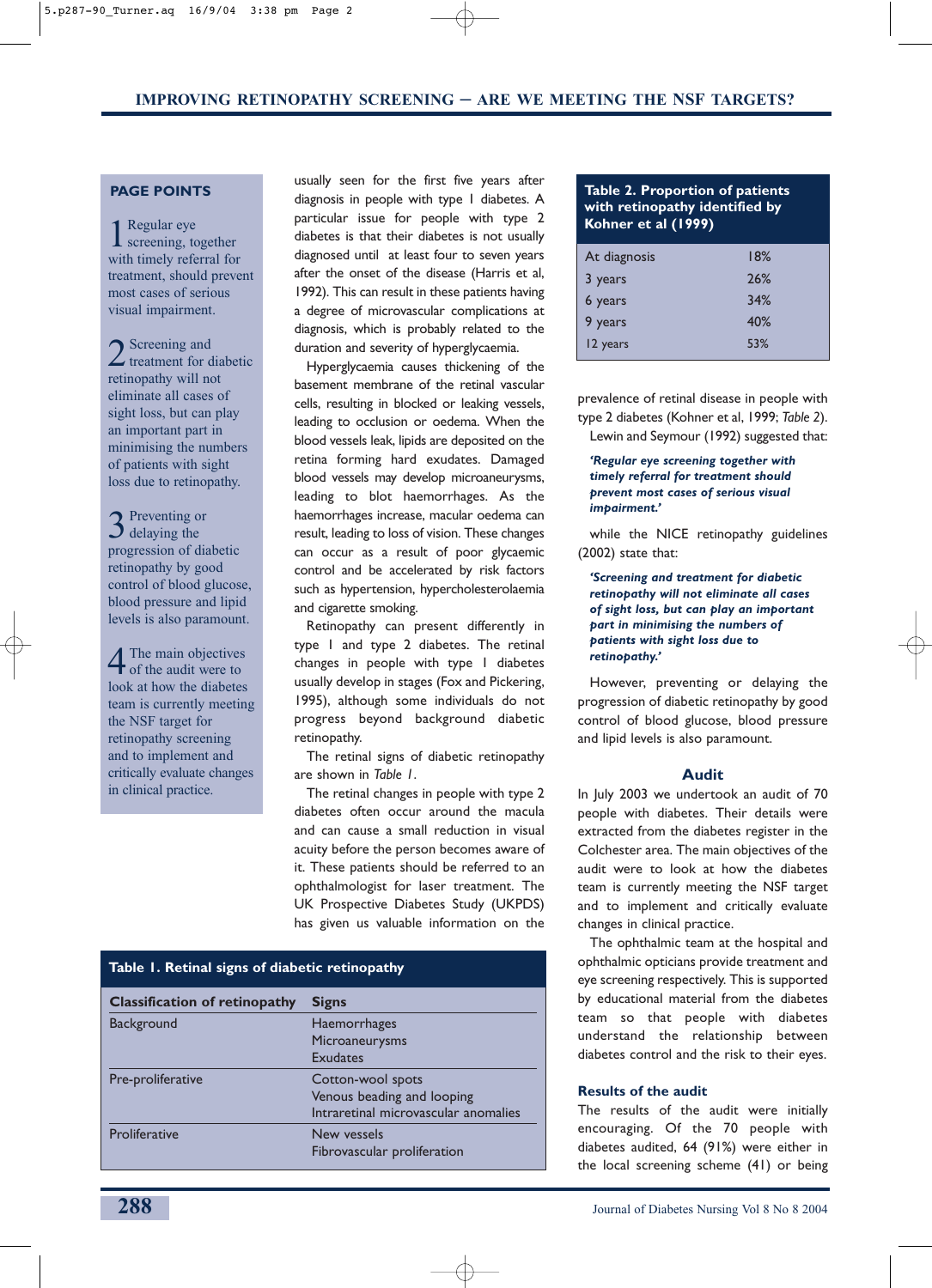seen at the hospital eye clinic (23) (*Figure 1*). Those being seen at the hospital eye clinic are receiving active treatment and regular assessment. Overall this exceeds the NSF delivery strategy target of 80% being offered screening by 2006.

By checking patients' notes, we ascertained that 54% of the patients had no complications (*Figure 2*), which is generally in line with the UKPDS findings (Kohner et al, 1999). The main issue is that 9% of the audited patients had nothing recorded regarding retinopathy screening in the diabetes register or in their medical notes.

Of the 35 people with type 2 diabetes in the audit, four (11%) appear never to have been screened. In addition, the medical notes of 11 (16%) of the 70 people in the audit indicate they are being seen at the hospital but no complication or reason is recorded on the diabetes register.

With regard to the screening interval, 23 (56%) of the 41 people with diabetes in the screening programme were reviewed at 15 months or less. The average review period on follow-up was 17.2 months (range 6–39 months).

Of the 23 patients being seen at the hospital, 21 (91%) were followed-up at 12 months or less, with an average review period of 6.1 months. Of the 23 being seen at the hospital, only two (9%) were not reviewed within 12 months.

Of the remaining eight patients, the GP surgeries contacted reported that two were being screened (no review period available) and six were not being screened.

Overall, 44 (63%) patients were being reviewed at 15 months or less. This does not meet the recommendations of the National Screening Council (2000).

A key issue identified by this audit was the difficulty in accessing data to assess whether we were meeting the NSF guidelines for diabetic retinopathy screening and whom to target for screening.

While the diabetes register captured people with diabetes in the local eyescreening scheme, it did not record patients being seen at the hospital or those reviewed by optometrists whose reports go directly to the GP, i.e. non-scheme optometrists. The audit revealed that 33% are being seen at the hospital eye clinic, but



this is not obvious to the diabetes team unless they review everybody's notes  $-$  a costly and time-consuming exercise. Currently the only way to check whether patients are being seen at the hospital is to retrospectively check their notes.

The other issue identified is the screening interval. Only 53% of those screened are reviewed annually. This rises to 59% screened up to 15 months and 67% up to 18 months.

## **Recommendations for improving practice**

As a result of the audit, recommendations for improving clinical practice were made:

- 1. When patients are reviewed in the diabetes clinic, ensure that they are given an eye screening leaflet listing opticians in the scheme.
- 2. When patients are reviewed in the clinic, check their attendance and period between follow-ups for eye screening.
- 3. Investigate methods of recording patients who are being seen at the hospital eye clinic on the diabetes register.
- 4. Request GP surgeries to copy nonscreening opticians' reports to the hospital. Once these recommendations are fully implemented, the primary and secondary